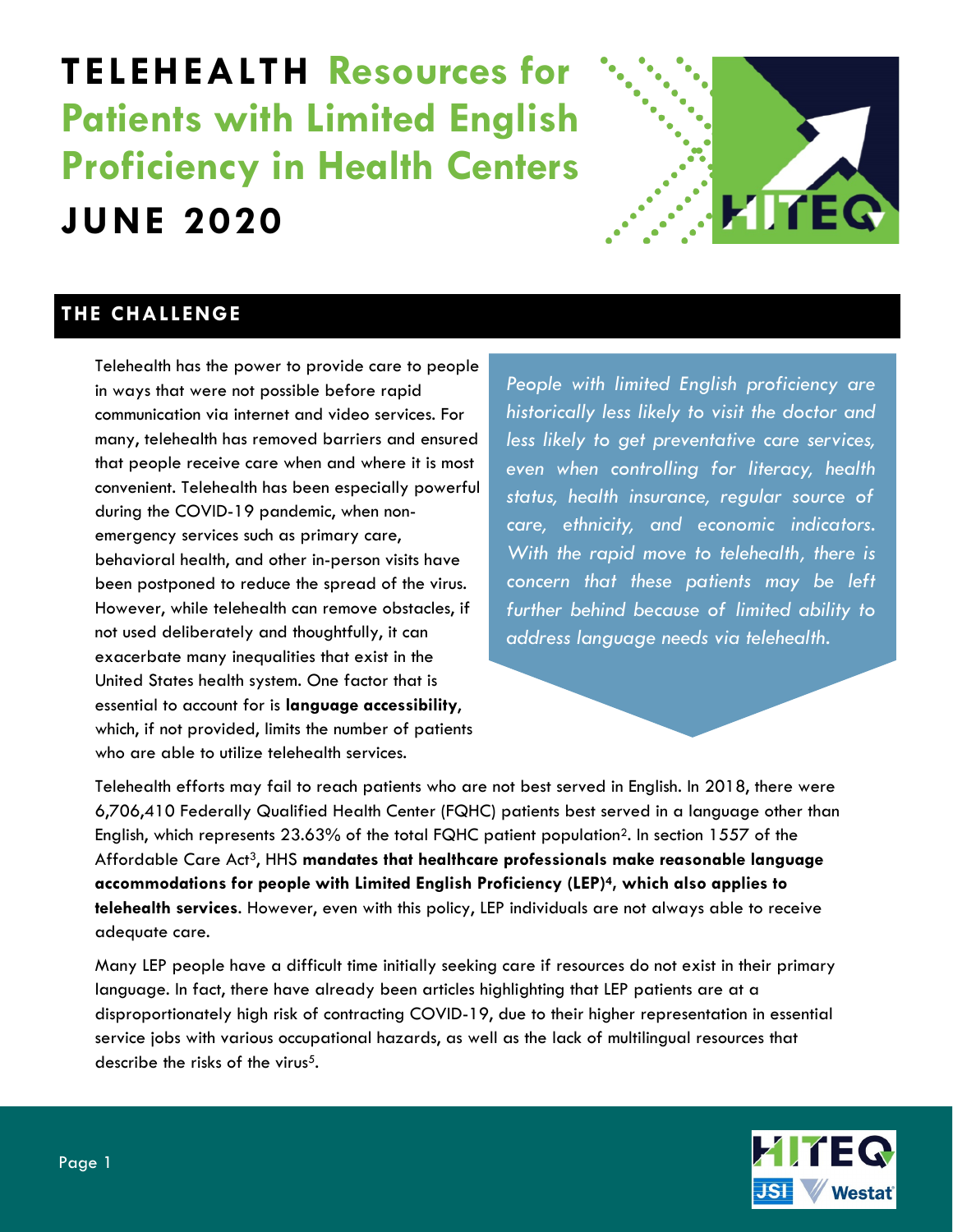Masland et al. conducted a literature review on language barriers in healthcare, finding that LEP people are less likely to go to the doctor and undergo preventive care, even when controlling for "literacy, health status, health insurance, regular source of care, ethnicity, and economic indicators6." Flores et al. found that **parents who speak limited English were three times more likely to report that their children have poor or fair health status**. These patients were also less likely to seek out medical care for their children<sup>6</sup>. If and when they do receive care, they may have lower comprehension of what their provider explains, which can lead to poor health outcomes such as adverse reactions to medication<sup>7</sup>. A different study by Sue et al. examined the effect of having a shared language and ethnicity among mental health providers and patients seeking care. They found that **among LEP clients, having a provider who spoke their same language positively impacted the length and outcome of their treatment**8.

These studies highlight the gaps in access to care due to language barriers, as well as opportunities to improve length and outcome of care by ensuring that patients and providers effectively communicate with each other. While ideally all patients would be served by providers who speak their primary language, there are various reasons why this is not always possible, such as the commonality of the language, the quantity and availability of multilingual providers, and various administrative intricacies of the healthcare system such as insurances accepted. Some practices seek to mitigate this hurdle by listing the languages that each provider speaks on their websites so that patients can filter for their language of choice. Yet many patients are still served by a provider who speaks a language different from their own. For this dilemma, there must exist translation services or other solutions to mitigate the risk of exacerbating limitations to access to care for people who are not best served in English. **Telehealth has the opportunity to make sure health care meets the needs of LEP patients by utilizing technological approaches to improve communication.**

*Effectively providing linguistically appropriate care to patients with limited English proficiency improves care and reduces costs. As telehealth services expand, incorporating interpretation is extremely important. As the CEO of Language Line notes, "When healthcare organizations use qualified medical interpreters, fewer errors are made, fewer unnecessary tests are ordered, and quality care improves. Likewise, when patients receive their discharge instructions and patient educational materials in the language they speak, they are less likely to return to the emergency room."1*

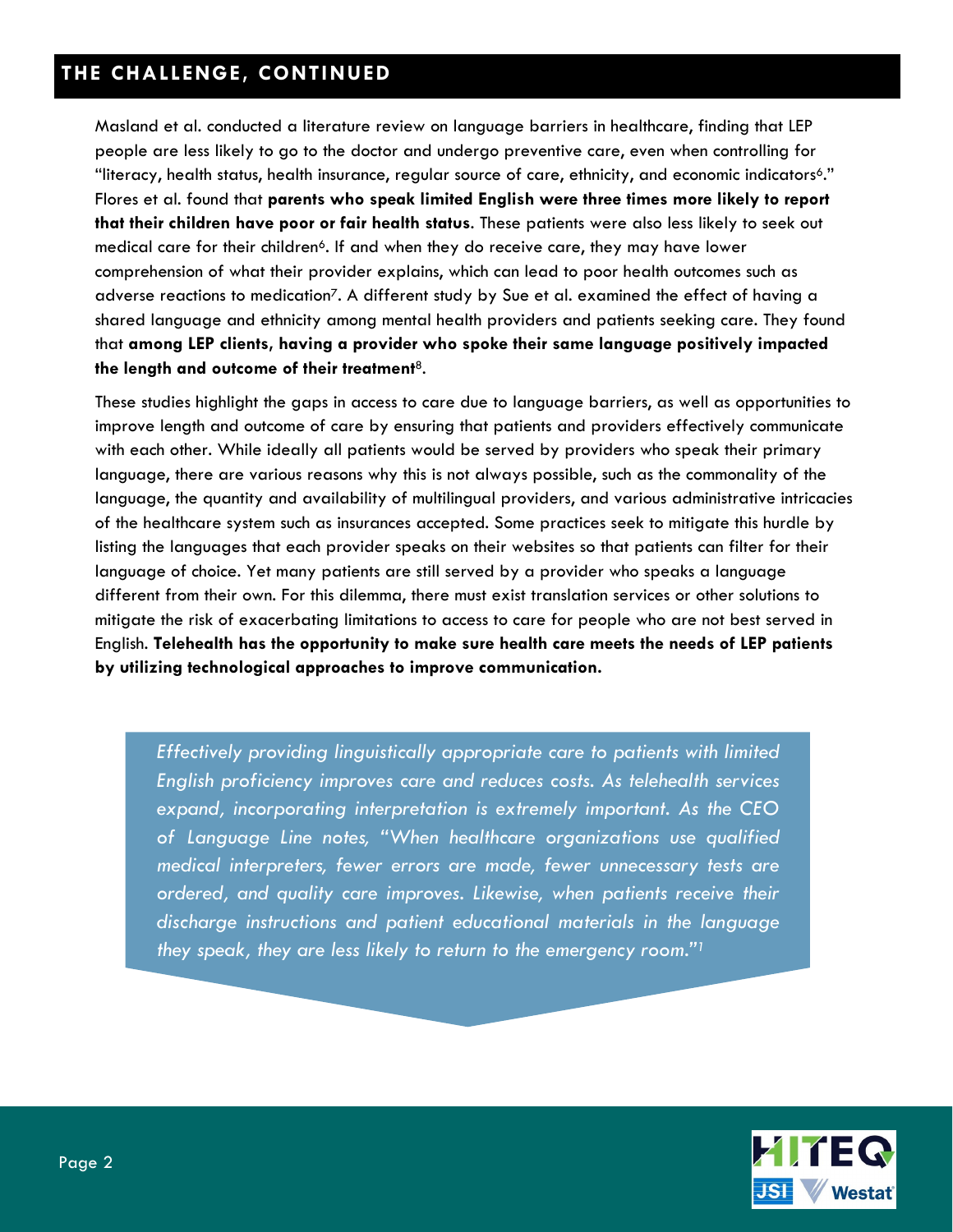#### **Near-Term Strategies to Support LEP Patients with Telehealth**

Various solutions can help health centers utilize telehealth during the COVID-19 pandemic and beyond. In the long term, it will be advantageous to advocate for greater language variability among the provider population. LEP patients will greatly benefit once the number of multilingual providers matches the demographic makeup of language variability in the United States. However, even if and when this goal is achieved, there will still be instances when interpretation services or other forms of multilingual care are needed. The following resources and solutions are provided for health centers to increase their telehealth capacity for LEP patients.

### **NEAR-TERM STRATEGIES**

**Interpretation Services** Interpretation services have been shown to be effective in improving quality of care regardless of the method in which the visit is conducted. However, it is especially important to be mindful of language accessibility during telehealth, where there are more opportunities for information to get "lost in translation." For example, it might be less evident to a provider that their patient is not comprehending their recommendations when they are delivered virtually. Further, patients and providers both might not be able to pick up on each others' non-verbal cues, such as body language and hand gestures over the phone or video. Providers also may not be able to utilize visual aids such as charts or illustrations that exist in typical healthcare settings. Therefore, it is imperative that LEP patients have the resources to utilize translation services when participating in telehealth visits with providers who do not speak their language.

Translation through telehealth technology is one of the most promising interventions for ensuring that LEP individuals receive care in their language. The following resources offer potential solutions for FQHCs:

#### **1. USE THIRD-PARTY SERVICES TO PROVIDE REAL TIME INTERPERTATION IN TELEHEALTH VISITS.**

Third party interpreters may provide audio-only remote interpretation, either during a video visit or audio-only visit, or video remote interpretation. There are many options, below are a few that some health centers use:



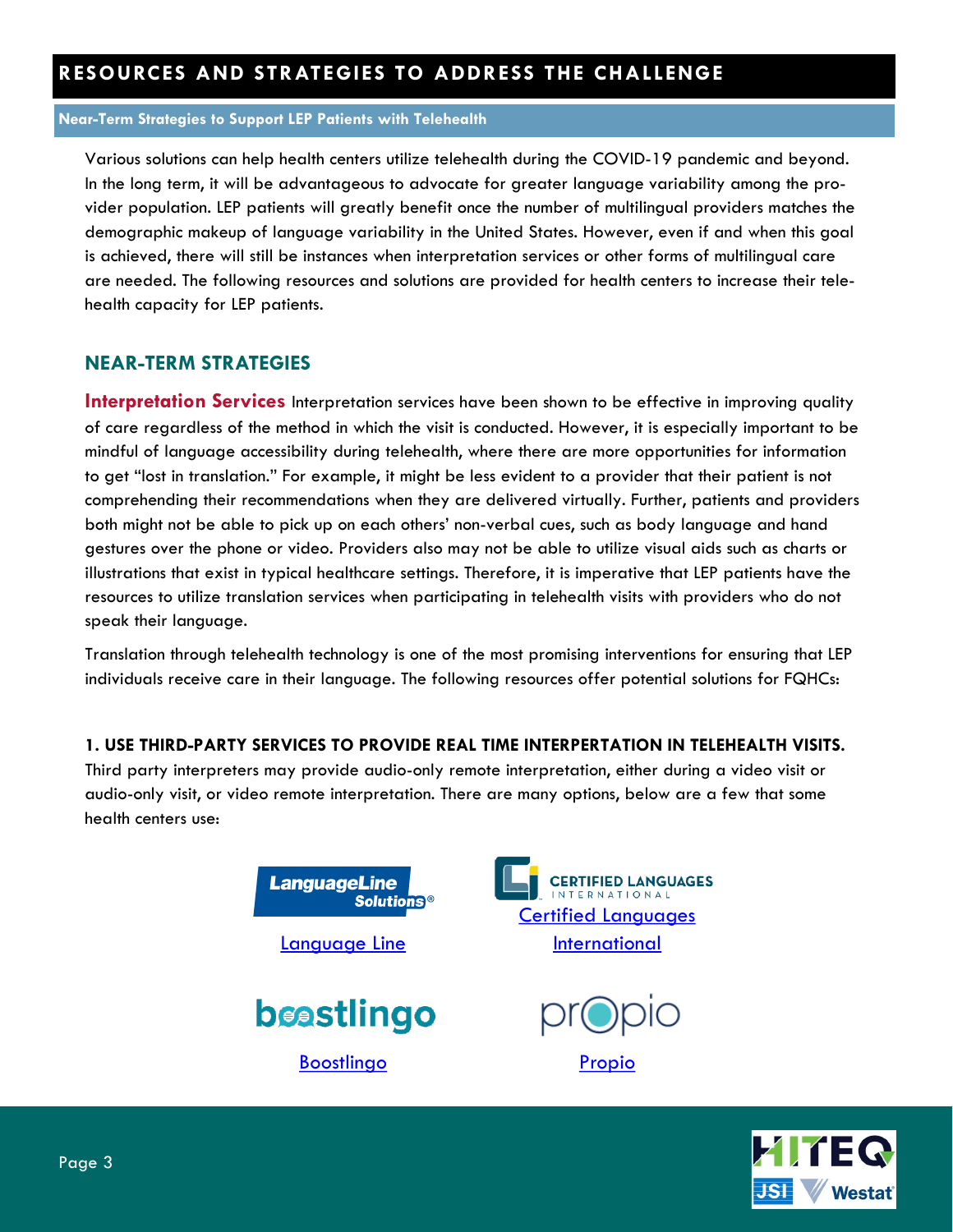#### **Using Third-Party Interpretation in Telehealth Visits, Continued**

Considerations for third-party translation services:

 These solutions can be used with audio-only visits which may be better for low-broadband regions. Note: The use of video conferencing for telehealth should be a long term goal because it is demonstrably better for providing care<sup>9</sup>. Audio-only visits are reimbursable by many payers during the COVID-19 public health emergency, and provide a beneficial interim step for care management, but are unlikely to be a long-term solution for telehealth.



- To comply with HIPAA, third-party medical interpretation services are considered business associates and are required to protect patient data. Personal and health details about a patient are considered Protected Health Information (PHI). Medical interpreters must take special care with PHI. Specifically, provision of interpretation services is usually a health care operations function of the covered entity as defined by 45 CFR 164.501. When the covered entity (in this case, the health center) engages the services of a person or entity who is not a workforce member, to perform interpretation services on its behalf as a business associate (in this case, the third party interpretation service), a covered entity may disclose protected health information as necessary for the business associate to provide interpreter services on the covered entity's behalf<sup>10</sup>. Read more about **HIPAA** [and interpretation services here.](https://www.hhs.gov/hipaa/for-professionals/faq/760/must-a-covered-provider-obtain-individual-authorization-to-disclose-to-an-interpreter/index.html)
- Third-party interpreters can generally be located anywhere, thereby increasing a health center's access to interpreters when needed.

#### **2. USE TECHNOLOGY FUNCTIONALITY THAT SUPPORTS EXPEDIENT AND EFFECTIVE**

**INTERPRETATION.** Often using interpretation services for telehealth involves circuitous solutions. As one organization described it: "Once a patient gets set up on a Zoom call, [the provider] has to turn to the next logistical challenge: integrating a medical interpreter onto that call who is trained to serve as the linguistic go-between for the visit. To make it happen, she has to call the interpreter on her personal phone and conference them into the Zoom line. Then, she has to rename that caller so that the patient doesn't see her phone number.<sup>11"</sup> [Zoom Language Interpretation](https://support.zoom.us/hc/en-us/articles/360034919791-Language-interpretation-in-meetings-and-webinars) offers a strategy to address some of this. Zoom does not provide third-party interpreters but the Zoom platform allows the host, such as the provider, to designate a participant as a translator, such as an health center interpreter on staff or third party interpreter*.* Then, if desired, Zoom projects audio in the participant's dominant language from the interpreter instead of the speaker's language (e.g., so the patient would hear the interpreter speaking in Spanish instead while the provider is speaking in English). This serves the purpose of reducing the length of a bilingual visit, because the interpreter does not have to wait for the provider or patient to finish speaking, and potentially improving rapport with a more natural-style conversation.

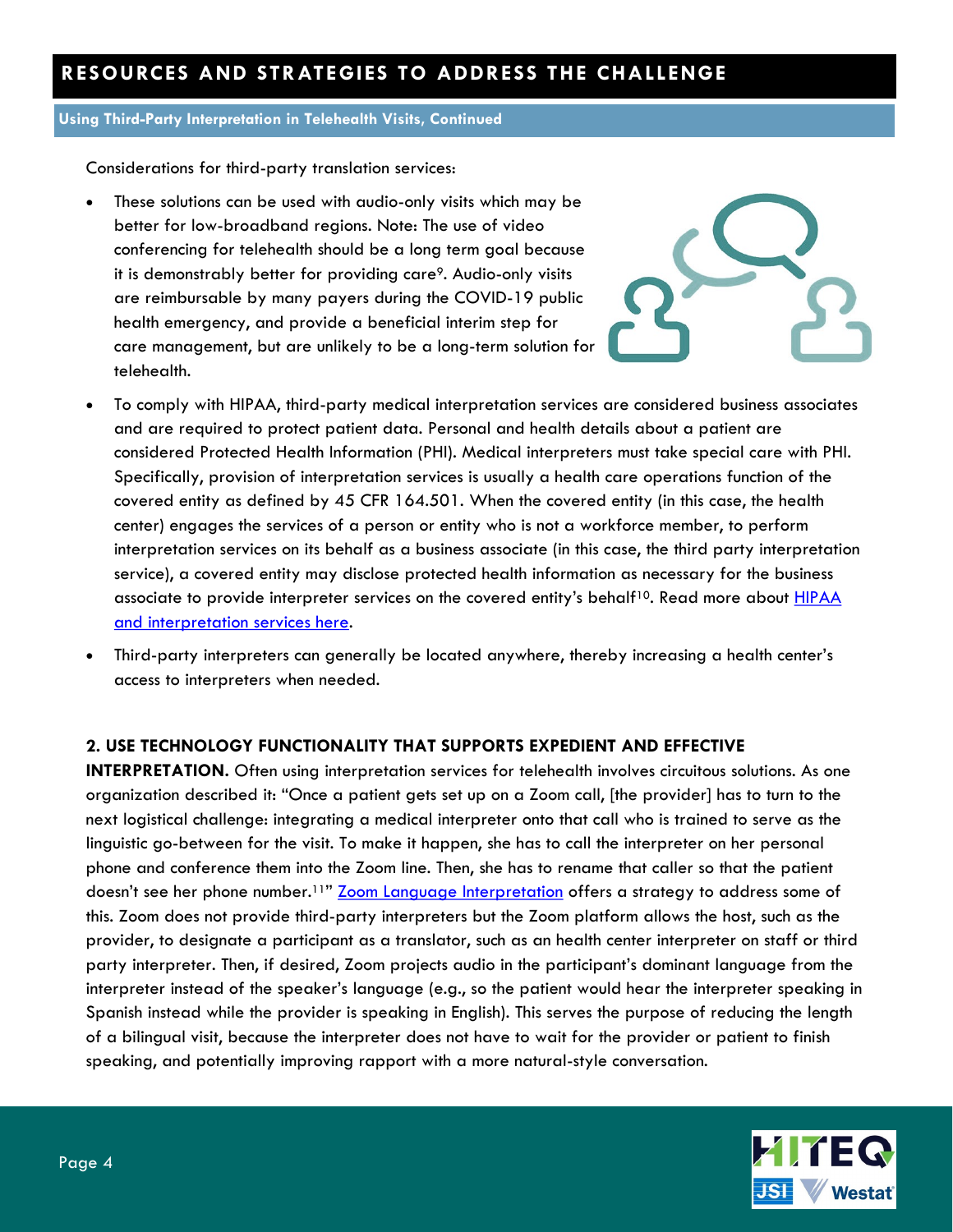**Use Technology Functionality that Supports Expedient and Effective Interpretation, Continued**

| SOLUTIONS -                                          | Schedule Meeting                                                  | Allow meeting nost to provide 1.1 remote support to another participant                                                                                                                                       |  |
|------------------------------------------------------|-------------------------------------------------------------------|---------------------------------------------------------------------------------------------------------------------------------------------------------------------------------------------------------------|--|
| Profile<br><b>Meetings</b><br>Webinars               | In Meeting (Basic)<br>In Meeting (Advanced)<br>Email Notification | <b>Closed captioning</b><br>Allow host to type closed captions or assign a participant/third party device to add closed<br>captions                                                                           |  |
| <b>Personal Audio Conference</b><br>Recordings       | Other                                                             | <b>Save Captions</b><br>Allow participants to save fully closed captions or transcripts                                                                                                                       |  |
| <b>Settings</b><br><b>Account Profile</b><br>Reports |                                                                   | Language Interpretation<br>Allow host to assign participants as interpreters who can interpret one language into another<br>in real-time. Host can assign interpreters when scheduling or during the meeting. |  |

- Instructions for enabling this Zoom functionality: According to Zoom, this feature cannot be used with Personal Meeting ID, it must be used with a unique meeting ID. To enable the feature, sign into your Zoom web portal (for example, examplehealthcenter.zoom.us), then click *Settings* in the navigation panel on the left side of the screen. Then click *In Meeting (Advanced)*, then look for *Language Interpretation*, and click the slider to move it to the right and make it blue, showing the feature is enabled. See screenshot above as well as full [instructions](https://support.zoom.us/hc/en-us/articles/360034919791-Language-interpretation-in-meetings-and-webinars) from Zoom.
- *Instructions for using interpretation feature in visit:* When the session starts, the Zoom host (e.g., the provider) can start the interpretation feature by clicking *Interpretation* with a globe-style icon, and then add or remove interpreters, including naming the interpreter and starting the interpretation session from that menu. Once the host starts the interpretation, then the interpreters access to their own audio channels. **Attendees (e.g., patients) can select an audio channel to hear their language of choice.** Attendees will hear the translated audio and can choose if they want to hear the original audio at a lower volume. Again, see full [instructions](https://support.zoom.us/hc/en-us/articles/360034919791-Language-interpretation-in-meetings-and-webinars) from Zoom.
- *Adding Interpreters in Other Telehealth Platforms:* **Doxy.me:** Using a Professional or Clinic account, it is possible to have an interpreter or translator join a call using the group call [feature.](https://help.doxy.me/en/articles/95902) First, the patient checks into provider's room, then the interpreter checks into provider's room, then the provider starts group call with both patient and interpreter. Doximity: Doximity's Dialer Video allows one click video calls, where a third-party, such as [an interpreter, can be added via email or text message.](https://c8y.doxcdn.com/image/upload/v1588112343/dox-dialer-3rdParticipant-4_27_20_q9hde7.pdf)

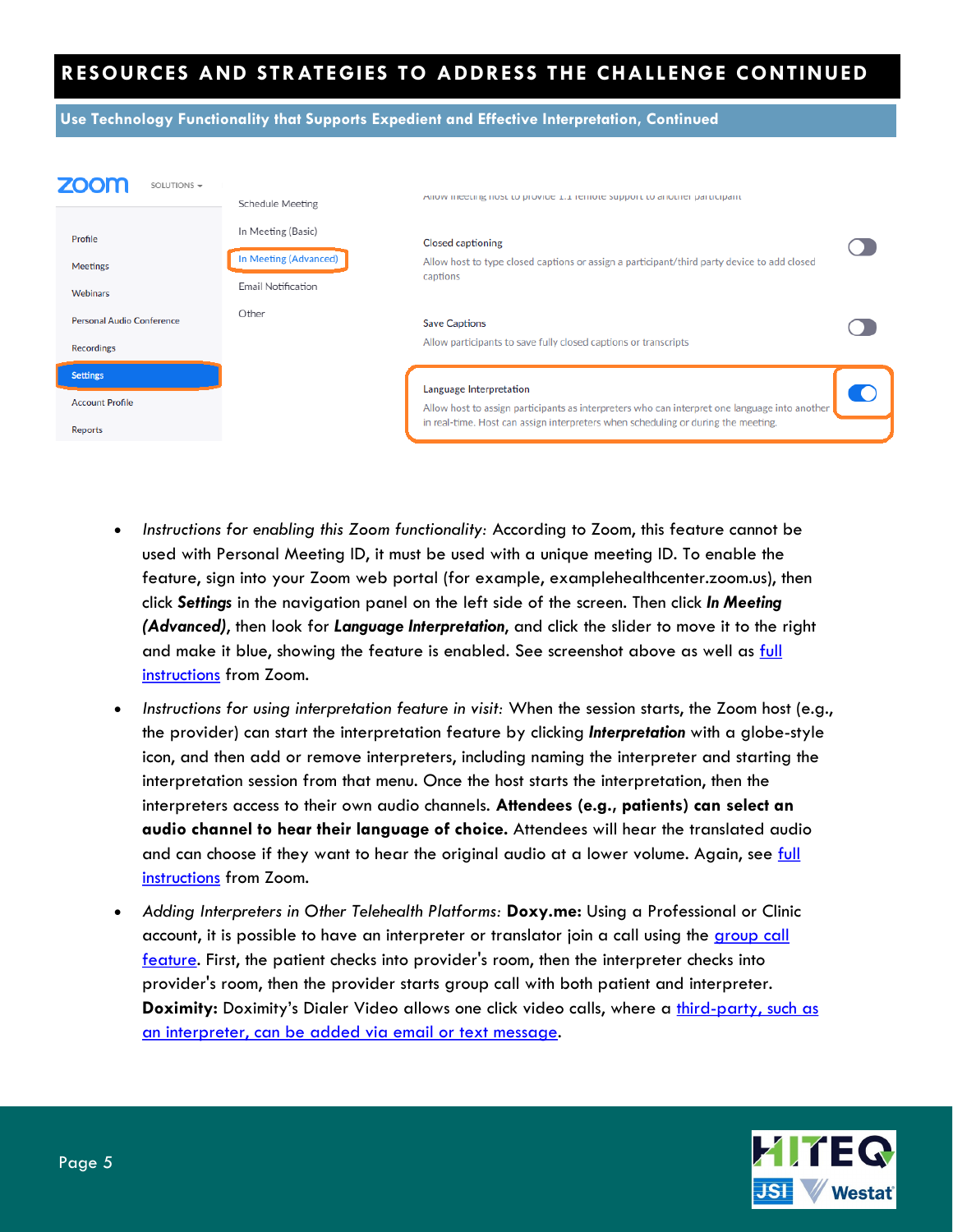**Identify or Create Resources that Assist LEP Patients with Use of Telehealth**

#### **3. IDENTIFY OR CREATE RESOURCES THAT ASSIST LEP PATIENTS WITH USE OF TELEHEALTH.** These

are an initial set of tools to set up LEP individuals for success regarding the logistics of participating in telehealth.

- Resources in languages other than English to raise awareness about the efficacy and ease of telehealth. Here are some examples for common health center EHRs:
	- Doximity, a telehealth platform, offers [patient-facing instructions in several languages.](https://support.doximity.com/hc/en-us/articles/360046775914)
	- **eClinicalWorks offers [videos](https://www.youtube.com/playlist?list=PL6Y7gFhb66yFGRMoqyyXViqUWj9hIb8KR) for patients on how to use Healow Telehealth in Spanish.**
	- LA LGBT Center, a health center in Los Angeles, has [written and video instructions](https://lalgbtcenter.org/health-services/followmyhealth-patient-portal) in Spanish as well as English on how to download Allscripts FollowMyHealth patient portal to access video visits.
	- . El Rio Health, a health center in Tucson, offers a [Patient Quick Start Guide](https://www.elrio.org/wp-content/uploads/2020/04/spanish-1.pdf) in Spanish and [flyer](https://www.elrio.org/wp-content/uploads/2020/04/telehealthenglishspanish.pdf) for using Otto, a NextGen telehealth platform.
- See [instructional videos on how to download Zoom](https://cvp.ucsf.edu/telehealth#For-Patients) in more than ten languages.
- Multilingual EHR patient portals: This is a [previous HITEQ database](http://hiteqcenter.org/Resources/Electronic-Patient-Engagement/Patient-Portals/Multilingual-Patient-Resources) of patient portals and online patient education libraries that are available in multiple languages.

**4. REMEMBER TELEHEALTH IS MORE THAN JUST VIDEO/AUDIO CALLS** When thinking about telehealth, it is important to consider that care can be provided in forms other than video. For example, providers can utilize SMS text check-ins, asynchronous questionnaires, electronic intake forms, etc. that are available in multiple languages. This could increase screening rates, capture needed information in a way that works for LEP patients and the clinic, and help set context for future telehealth visits. Many of the third party interpretation services mentioned earlier offer translation services as well.

- SMS/text message check-ins with patients can be used to remind them of upcoming appointments as well as follow up on their health status or care plans. Texting can also be used to disseminate telehealth information or instructions, as outlined above. Review this [HITEQ resource on HIPAA](https://hiteqcenter.org/Resources/HITEQ-Resources/the-health-center-cios-guide-to-hipaa-compliant-text-messaging?TitleLink=The-Health-Center-CIO%E2%80%99s-Guide-to-HIPAA-Compliant-Text-Messaging)[compliant texting](https://hiteqcenter.org/Resources/HITEQ-Resources/the-health-center-cios-guide-to-hipaa-compliant-text-messaging?TitleLink=The-Health-Center-CIO%E2%80%99s-Guide-to-HIPAA-Compliant-Text-Messaging) for helpful information.
- Ensure that intake forms, pre-visit questionnaires, and information for any asynchronous visits are available in appropriate languages and that the system is set up to use them appropriately.
	- Health centers may set up telehealth visits in the EHR's admin and scheduling functionality in languages other than English, such that the appropriate pre-visit questionnaires (e.g., intake forms, PHQ-9 depression screening, etc.) are populated and electronically sent to the patient in the patient's primary language. For example, within the system, set up *Televisit-Spanish* as a visit type, then modify the settings for that visit type to use welcome messages, consent forms, and pre-visit questionnaires in Spanish.

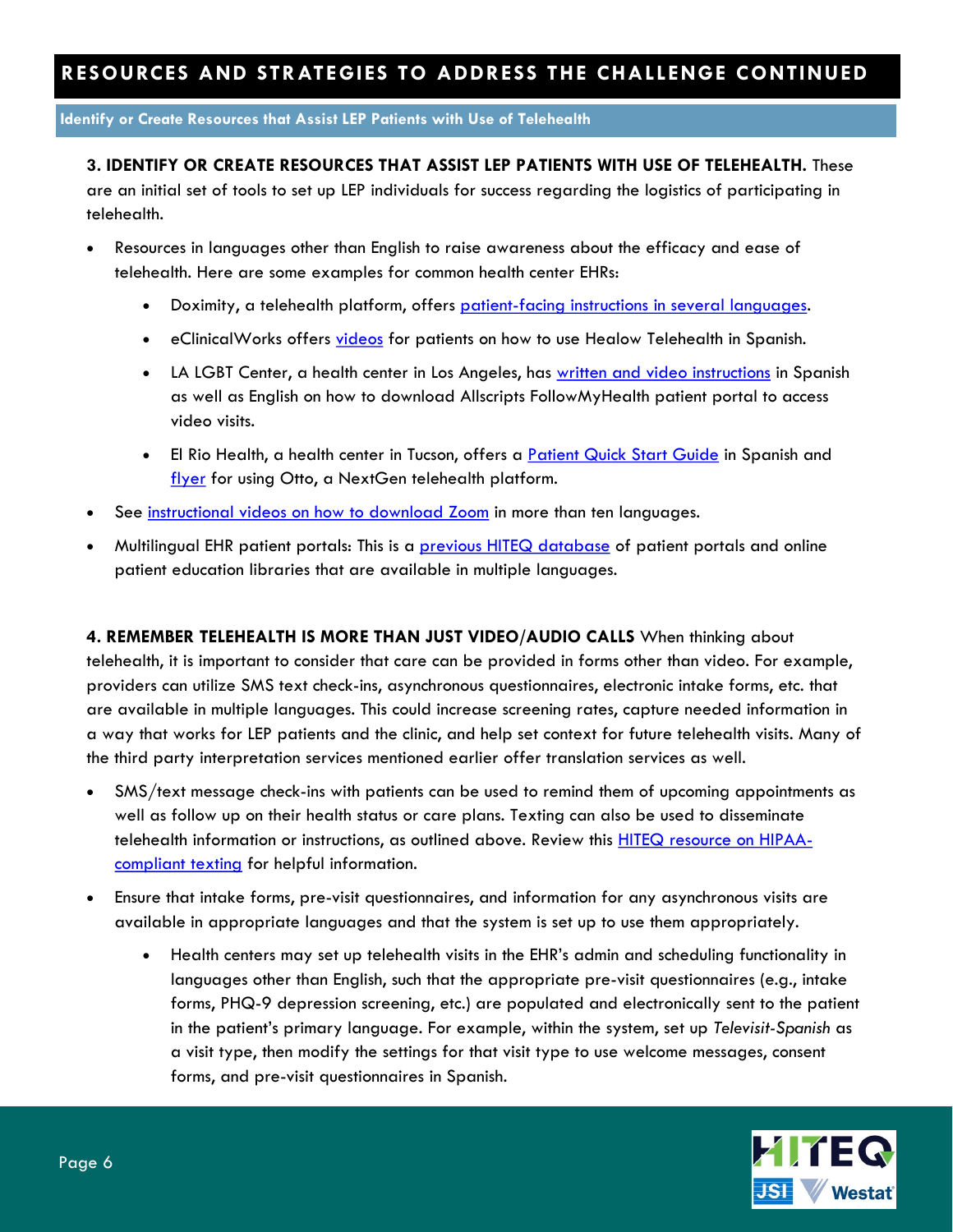**Remember that Telehealth is more than just Audio/ Video Calls, Continued** 

- Regarding how the information can be brought into the health center's health IT system for the provider to see and act on: Companies like [Accredited Language](https://www.accreditedlanguage.com/translation/how-translation-of-intake-forms-improves-medical-care/) Services translate intake forms for providers, but may not translate patients' unstructured or narrative responses.
- Many third-party services, such as <u>Language Line</u> and <u>Certified Languages International</u>, provide translation services in addition to live interpretation. These services can be used to translate patients' responses to intake forms, asynchronous telehealth visits, or secure messages from patients at a cost.

#### **Other Useful Information for Clinics serving LEP Patients via Telehealth**

During COVID-19, UC San Francisco is compiling resources for providers who are caring for LEP patients [using interpretation services](https://docs.google.com/document/d/1ojgUVwI25H1KRuNI5kvXhbyVL3zpMGDVkcRkZ_XzhFE/edit) in a Google Drive folder, and offers workflows for various approaches to including an interpreter in a visit. It also includes additional resources on telehealth and COVID-19 in general. It also links to this Google Drive folder with COVID-19 resources in 50+ less common [languages.](https://drive.google.com/drive/folders/1KmaFpW-NFoKy8_D0JrNKpUsNb15MFkSk?fbclid=IwAR2ibQdTOq3Rj5aJc_qWF_m_dTviOdtnwtMQLL9CTbFLXiOjWkA82TzjS_s) There is also a helpful webpage that has [COVID-19 Fact Sheets in 35 languages.](https://covid19healthliteracyproject.com/#languages)

There are also a number of FQHC websites housing prominent fact sheets in multiple languages. For example, this page from [Community Health Center Network in East Bay.](https://chcnetwork.org/)

#### **LONGER TERM STRATEGIES**

There are a number of longer term options that require more planning and/ or resources, but may be worth pursuing to address the needs of LEP patients in utilizing telehealth if that is a significant or persistent need for your health center.

#### **1. SHARE INTERPRETATION CAPACITY AND NEED WITH**

**OTHER ORGANIZATIONS.** Third party interpretation is widely used due to its ease of use and breadth of language options, however the high cost can be a significant challenge. Many health centers may employ a number of on-site interpreters as well. [Health Care Interpreter Network](http://www.hcin.org/) implemented pooled video interpretation across a network of organizations using VoIP technology instead of traditional phone line/cell service to a single organization. VoIP phones use internet technology to place phone calls, and are often more inexpensive and flexible in their usage than traditional phone lines. This allowed a number of member organizations to achieve economies of scale by sharing interoperation through a high quality video network.

In a study of this approach<sup>5</sup>, clinics automatically routed

The network connects to your organization's interpreters first, if the language and capacity is available.

If not, then it rolls over to interpreters across the network.

 $\overline{\phantom{a}}$ 

 $\overline{\phantom{a}}$ 

If the language and/ or capacity is not available across the network, then the request rolls over to a 24/7 third party interpretation service.

Description adapted from [HCIN: How It Works.](http://www.hcin.org/index.php/solution-howitworks/)

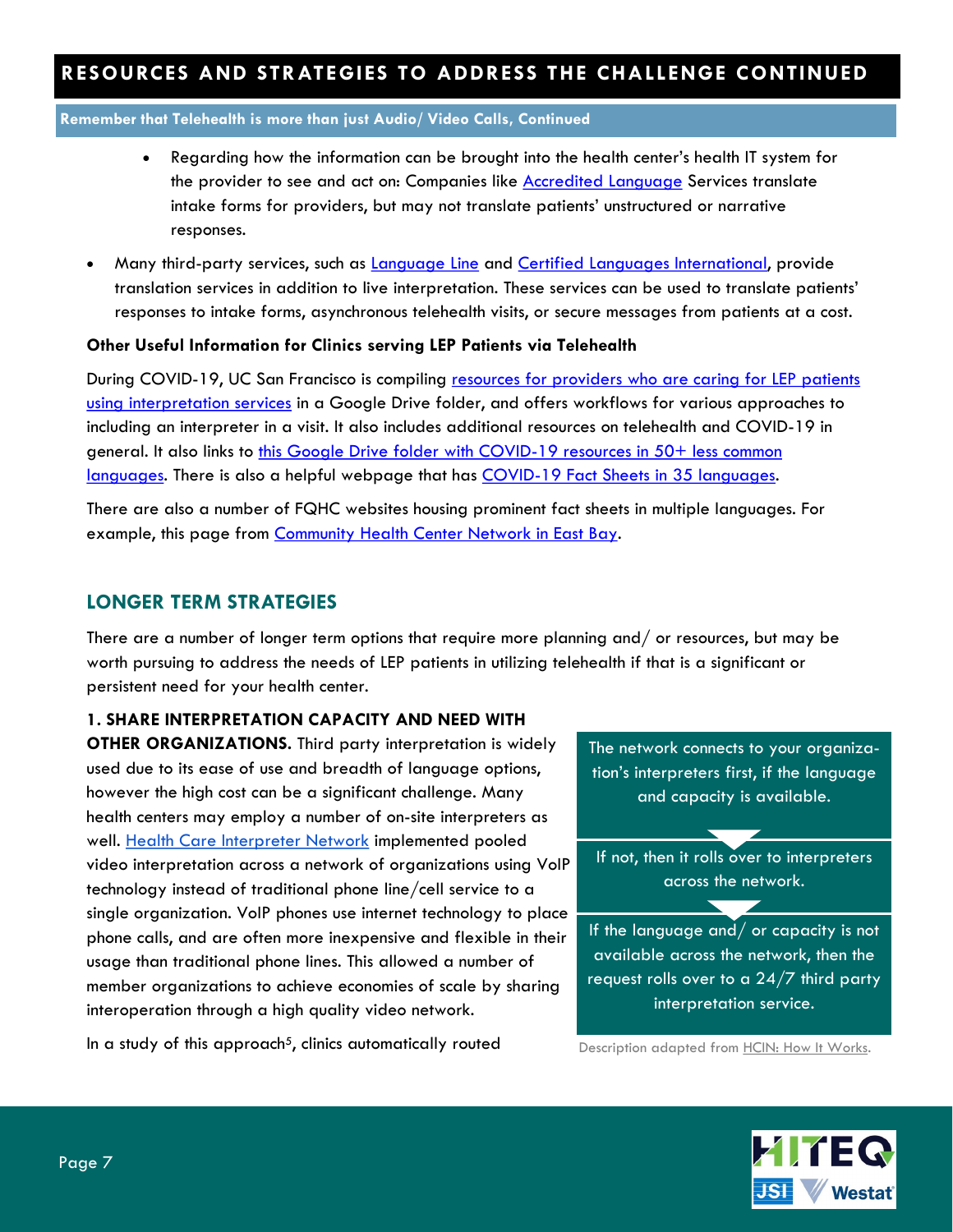#### **Share Interpretation Capacity and Need with Other Organizations, Continued**

interpretation requests in 15 languages to a pool of 35 interpreters/ bilingual staff to streamline the translation process across member organizations. Results indicated that, "Interpreted LEP patients, compared to English-speaking and non-interpreted LEP patients, had the shortest emergency department stays; had the fewest tests, intravenous catheters, and medications; were more likely to follow-up in a clinic and less likely to return to the emergency department; and had the lowest overall charges." While this study did not take place using telehealth, it highlights the importance of comprehension for LEP patients and the potential for creating health center networks to address interpretation needs. The impacts of misunderstandings between patients and providers are only exacerbated in a telehealth setting.

#### **2. MATCH PROVIDERS WITH PATIENTS' LINGUISTIC NEEDS.** One ultimate

long term goal of providing care to LEP patients is to effectively match providers and patients who speak the same language in a streamlined manner. This would first and foremost entail training bi– or multi-lingual individuals to become providers to the extent that they are able to serve communities of LEP patients proportional to the need. The availability of multilingual providers able to provide telehealth hinges on the removal of various barriers:



#### *Language and Telehealth in Graduate Medical Education*

Learning and using specific medical terminology in languages other than English is necessary for bi– and multi-lingual providers to be able to comprehensively offer care in those languages. This and may be able to be facilitated in health centers that have residency or training programs and are caring for multilingual populations. Residency program investment in live interactive video services is also important to ensure that residents are offered opportunities to use telehealth services, particularly with LEP patient populations.

#### *Health System Trainings*

Bilingual training programs can help increase the linguistic capacity of existing providers within organizations. For example, Kaiser Permanente has implemented the Qualified Bilingual Staff [Model](https://www.rwjf.org/en/library/research/2008/09/the-national-health-plan-collaborative-toolkit/section-5-case-studies/kaiser-permanente-qualified-bilingual-staff-model.html), which serves to "identify, qualify, educate/enhance, mobilize and monitor an internal workforce as a key strategy to promote culturally competent care, improve health outcomes and reduce health care disparities." This model has resulted in an increased linguistic capacity for staff in eight languages. Similar programs either in clinics or networks could expand the availability of multi-lingual staff to support telehealth and other needs of LEP patients.

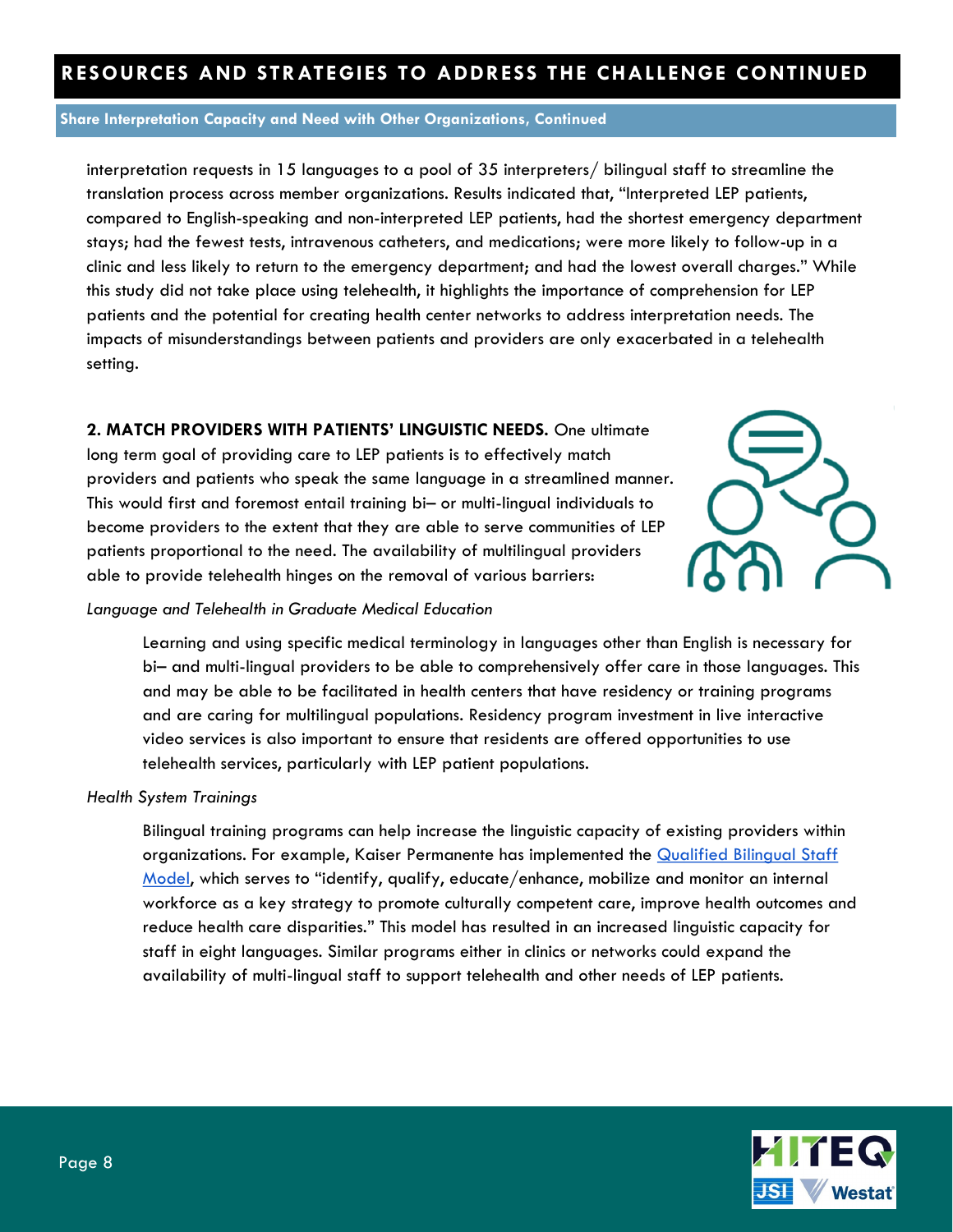**Match Providers with Patient's Linguistic Needs**

#### *Retention*

Long after multilingual staff are hired/trained in an organization, it is important to think about retention efforts. Leadership must recognize the burden of multilingual care and support staff accordingly, including ensuring care team support or technical solutions that ease the burden on multilingual providers.

#### **Shorter Term Strategies to Match LEP Patients with Multilingual Providers, As Available**

In the meantime, one temporary solution is to create a database of providers' proficient languages on FQHC website, call centers, fact sheets, etc. This can be done at the clinic level, as we see with Petaluma [Health Center](https://phealthcenter.org/about-us/providers/)'s provider page which lists individual languages spoken. If patients are able to schedule their own telehealth or virtual visits through the website or patient portal, then allow patients to sort or search by language. There also could exist a process for intake staff to review a patient's preferred language in the EHR and recommend providers or care teams who are proficient in that language.

### **ADDITIONAL RESOURCES**

- **•** Centers for Medicare and Medicaid Services (2017). How Healthcare Providers Meet [Patient Language Needs: Highlights of a Medscape Provider Survey](https://www.cms.gov/About-CMS/Agency-Information/OMH/Downloads/Issue-Brief-How-Healthcare-Providers-Meet-Patient-Language-Needs.pdf)
- **•** Centers for Medicare and Medicaid Services Providing Language Services to Diverse [Populations: Lessons from the Field](https://www.cms.gov/About-CMS/Agency-Information/OMH/Downloads/Lessons-from-the-Field-508.pdf)